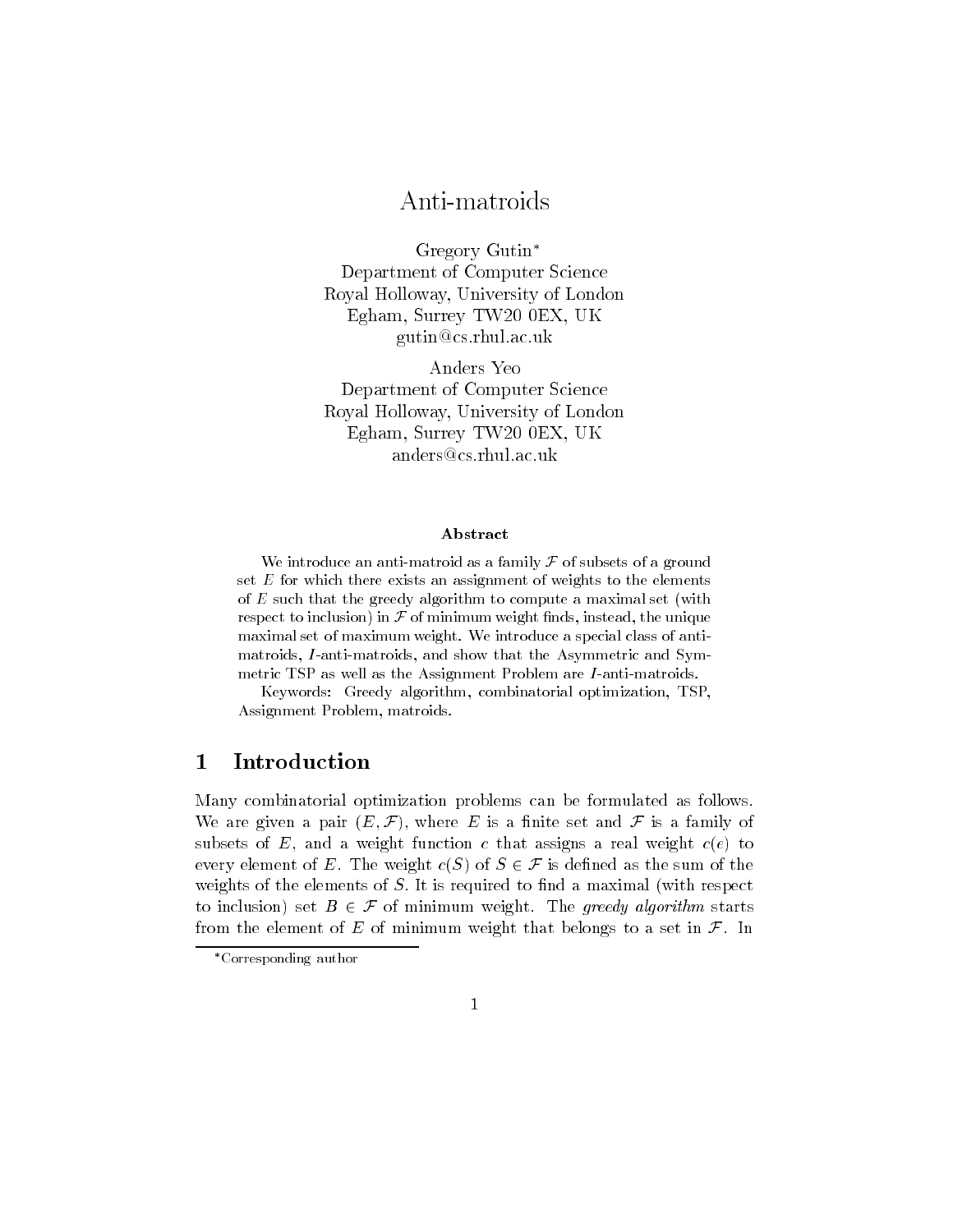every iteration the greedy algorithm adds a minimum weight unconsidered element e to the current set X provided  $X \cup \{e\}$  is a subset of a set in  $\mathcal{F}$ .

It is well known that the greedy algorithm produces an optimal solution to the problem above when E - F is a matroid- While the greedy algorithm does not necessarily mid optima for non-matricial pairs (1940) one might think that the greedy algorithm always produces a solution that is better than many others-induced  $\mathbf{I}$  was shown by Gutin Yeo and Zverovich  $\mathbf{I}$ for every  $n > 2$  there is an instance of the Asymmetric TSP (ATSP) on  $\,n\,$  vertices for which the greedy algorithm finds the unique worst possible tour- the summer results for the Symmetric TSP State (to the Symmetric Township contradict somewhat our intuition on the greedy algorithm-

In the present paper we introduce the notion of an antimatroid- An anti-matroid is a pair E - F such that there is an assignment of weights to the elements of E for which the greedy algorithm for finding a maximal set B in F of minimum weight constructs the unique maximal set of maximum we have mentioned results on the above mentioned results on the TSP indicate that both STSP indicate that both STSP indicate that  $\mathcal{M}$ and ATSP are anti-matroids.

Similarly to matroids, we introduce I-anti-matroids and prove that every est not only since they are somewhat close to matroids, but also because the STSP and the STSP and the STSP ATSP and the Assignment Problem AP- $\sim$  10  $\pm$ particular, we obtain an easy and uniform proof that the above mentioned problems are anti-matrix are antimatroids-that the fact that the AP is an I and I and I and I an I an of particular interest since the AP is polynomial time solvable unlike the ATSP and STSP provided  $P \neq NP$ .

#### $\overline{2}$  $I$ -Anti-matroids

An I-independence family is a pair consisting of a finite set  $E$  and a family <sup>F</sup> of subsets called independent sets of <sup>E</sup> such that II are satised-

- I- the empty set is in F
- I If <sup>X</sup> F and <sup>Y</sup> is a subset of X then <sup>Y</sup> F
- (I3) All maximal sets of  $\mathcal F$  (called bases) are of the same cardinality k.

If S  $\sim$  . It is the set is that is the set in the set is that is the set in the set of  $\sim$  . It is that is that is that is the set of  $\sim$  $I(S)$  contains all elements (different from S), which can be added to S, in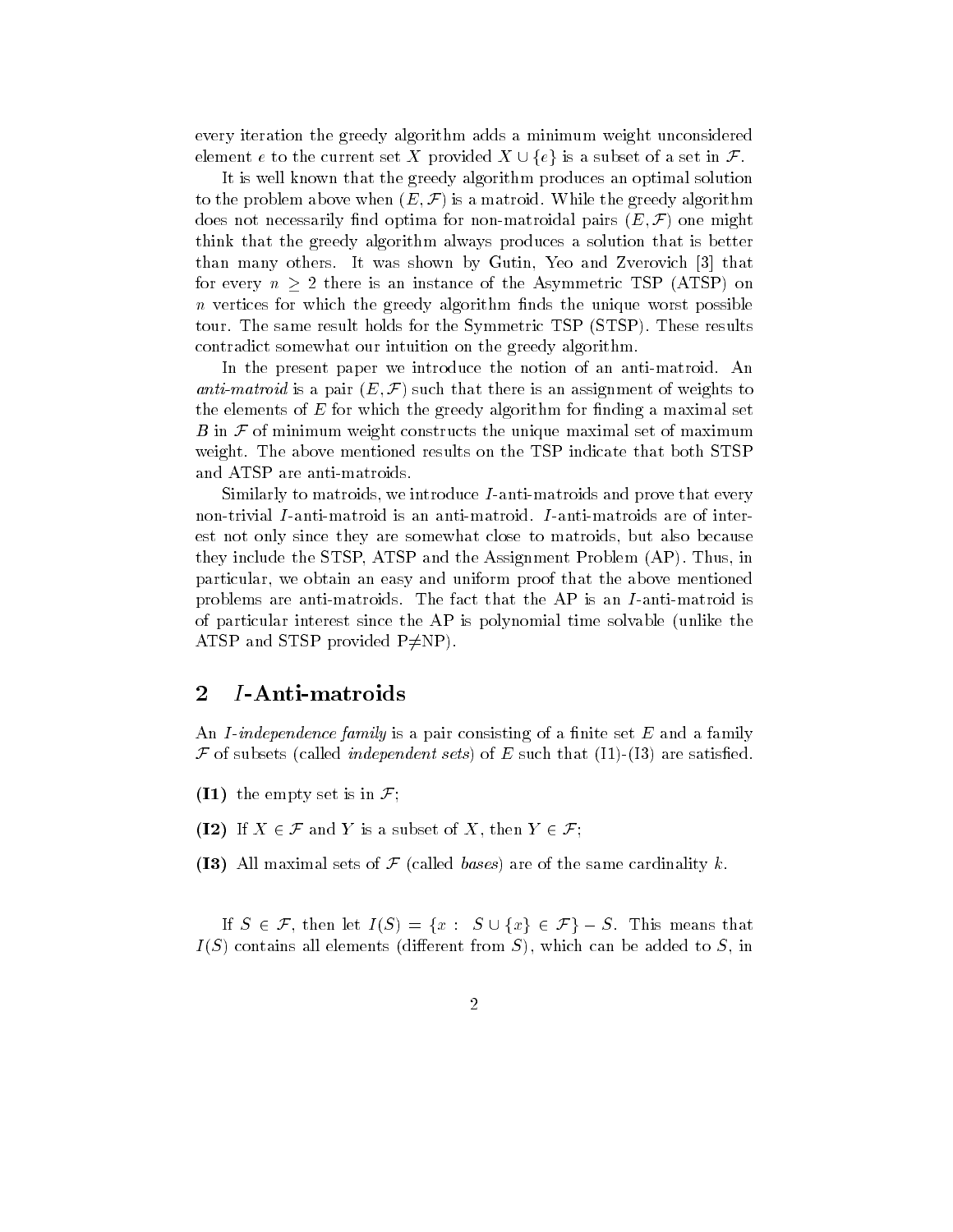order to have an independent set-rain rindependent set-rain printing  $\mathbf{r} = \mathbf{r}$ 

(14) Inere exists a pase  $B \in \mathcal{F}, B \equiv \{x_1, x_2, \ldots, x_k\},$  such that the following holds for every pase  $B \in \mathcal{F}$ ,  $B \not\equiv B$ ,

$$
\sum_{j=0}^{k-1} |I(x_1, x_2, \dots, x_j) \cap B| < k(k+1)/2.
$$

Note that if we replace  $(I4)$  in  $(I1)$ - $(I4)$  by the following condition, we obtain one of the definitions of a matroid  $[5]$ :

I I I U and V are in F and V are in F and J in F and the such the such that  $\mathcal{L}$ that <sup>V</sup> fxg-F-

In fact, in fact, in the matrix  $\mathbf{H} = \mathbf{H} \mathbf{H}$  is a matrix  $\mathbf{H} = \mathbf{H} \mathbf{H}$  in the matrix of  $\mathbf{H}$ of the three conditions-three  $\mathbf{r}$ 

 $\blacksquare$  . The  $\blacksquare$  is a set of the contract the contract  $\blacksquare$  . The set of  $\blacksquare$  is a set of  $\blacksquare$  . The set of  $\blacksquare$ weight function c from  $E$  to the set of positive integers such that the greedy algorithm finds the unique worst solution for the problem of finding a minimum weight base.

**Proof:** Let  $B_1 = \{x_1, \ldots, x_k\}$  be a base that satisfies (14). Let  $M > k$ and let  $c(x_i) = iM$  and  $c(x) = 1 + jM$  if  $x \notin B$ ,  $x \in I(x_1, x_2, \ldots, x_{j-1})$ but  $x \notin I(x_1, x_2, \ldots, x_j)$ . Clearly, the greedy algorithm constructs  $B$  and  $c(D) = M k(k+1)/2.$ 

 $\mathbf{E}$  by  $\mathbf{E}$  is the function of  $\mathbf{E}$  and  $\mathbf{E}$  and  $\mathbf{E}$  are detected above, we have that  $\alpha$  (31)  $\alpha$  fam- fam- positive integer at  $\alpha$  and  $\alpha$   $\alpha$ 

$$
y_i \in I(x_1, x_2, \ldots, x_{a-1}),
$$

 $\alpha$  is  $\alpha$  in  $\alpha$  in  $\alpha$  in  $\alpha$  in  $\alpha$  in  $\alpha$  in  $\alpha$  in  $\alpha$  in  $\alpha$  in  $\alpha$  in  $\alpha$  in  $\alpha$  in  $\alpha$  in  $\alpha$  in  $\alpha$  in  $\alpha$  in  $\alpha$  in  $\alpha$  in  $\alpha$  in  $\alpha$  in  $\alpha$  in  $\alpha$  in  $\alpha$  in  $\alpha$  in  $\alpha$  in  $\alpha$  in  $\alpha$  a - Thus is counted a time in the sum in I-man when  $\mathcal{I}=\{1,2,3,4,5,6,7\}$ 

$$
c(B) = \sum_{i=1}^{k} c(y_i) \le k + M \sum_{j=0}^{k-1} |I(x_1, x_2, \dots, x_j) \cap B|
$$
  
 
$$
\le k + M(k(k+1)/2 - 1) = k - M + c(B'),
$$

which is less than the weight of  $D$  as  $M \geq K$ . Since the greedy algorithm nnds  $B$  , and  $B$  is arbitrary, we see that the greedy algorithm nnds the  $\blacksquare$ unique heaviest base-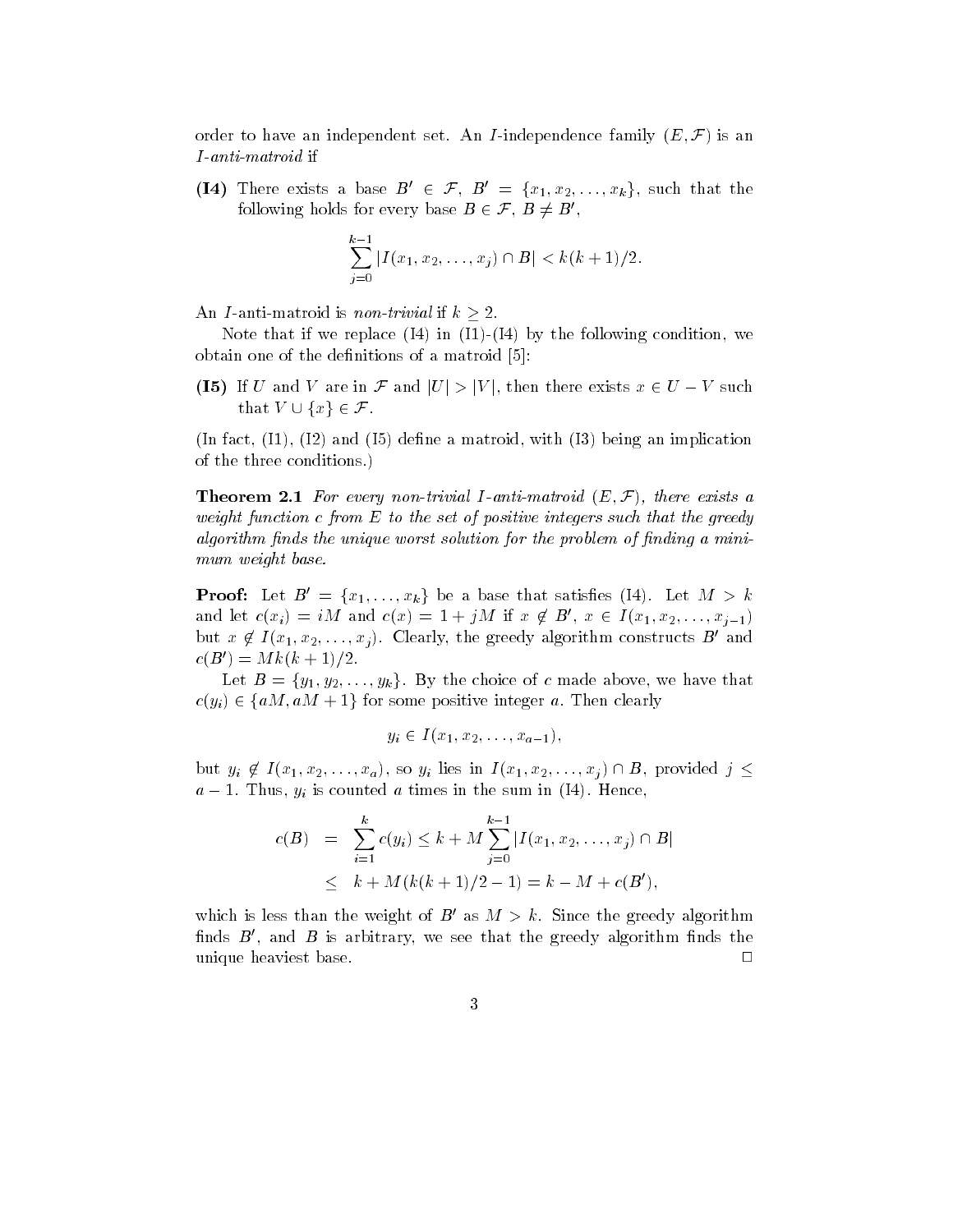— in the complete theorem is a matrixial in the matrix of the state is anticoderation of  $\mathbb{R}^n$ us consider one of the differences between matroids and  $I$ -anti-matroids. For a matroid  $(E, \mathcal{F})$  and two distinct bases  $B$  and  $B = \{x_1, x_2, \ldots, x_k\},\$ by I we have that <sup>j</sup><sup>I</sup> x- x-- -xj Bj k <sup>j</sup> for <sup>j</sup> - - - k Thus

$$
\sum_{j=0}^{k-1} |I(x_1, x_2, \dots, x_j) \cap B| \ge k(k+1)/2.
$$

**This inequality becomes equally for the matrix (D**  $\mu$ **)** or the matrix whose columns are of I and 2I, where I is the identity matrix ( $E$  consists of columns of I just a column state of the shows that is shown to an and the shows that is a short of the shows that is a  $(I4)$  is sharp, in a sense, in the definition of *I*-anti-matroid.

### $\sim$  or once  $\alpha$  is an algebra and  $\alpha$  and  $\alpha$  and  $\alpha$  and  $\alpha$  and  $\alpha$  are all and  $\alpha$

process by the state and the three problems that the three problems the state of  $\mathcal{P}$ are nontrivial I anticometer and the non-increased and  $\mathbf{r} = \mathbf{r}$  and  $\mathbf{r} = \mathbf{r}$ of a complete bipartite graph G (with partite sets of cardinality  $k > 2$ ) and F or matchings in G including the empty site of the its in  $\mathcal{C}$ hold. Let  $D = \{x_1z_1, \ldots, x_kz_k\}, D = \{u_1v_1, \ldots, u_kv_k\}$  be a pair of distinct  $p$  or recommissions of  $\alpha$  . Observe that  $I_{\alpha}[x_1, \ldots, x_n]$  is the consister of edges of  $B$  belonging to the subgraph  $G$  of  $G$  induced by the vertices  $\{x_p, z_p\}$ :  $\eta + 1 \leq \eta \leq \kappa$  . The cardinality of the perfect matching in  $G$  is  $\kappa - \eta$  $\alpha$ i  $\alpha$  i  $\alpha$  is a state in the interval in the interval interval interval interval interval interval interval interval interval interval interval interval interval interval interval interval interval interval interva  $|I(x_1z_1,\ldots,x_ix_j)|+|B| < \kappa - j$  for some j since  $B \neq B$ . This inequalities imply  $(14)$  and, thus, the non-trivial AP is an *I*-anti-matroid.

For the STSP  $(ATSP)$ , E consists of edges of the complete undirected  $\alpha$  and every graph  $\alpha$  is a subset in F is a subset in F is a subset in F is a subset in F is a subset in F is a subset in F is a subset in F is a subset in F is a subset in F is a subset in F is a subset in F is a sub of edges of a Hamilton cycle in Kiching, III, III, III and hold for and  $\sim$  ${\rm STSP}.$ 

To verify  $(14)$  for the ATSP, transform K into a bipartite graph G with partitie sets  $z_1,\ldots,z_k$  and  $z_1,\ldots,z_k$ , and edges  $\{z_pz_q:\;1\leq p\neq q\leq \kappa\}$ . An arc  $z_p z_q$  of K corresponds to the edge  $z_p z_q$  in G. Observe that every Hamilton cycle in  $K$  corresponds to a perfect matching in  $G$  (but not vice versa in general- It follows that I is satised for the ATSP since I holds for the nontrivial AP- Thus the ATSP is an <sup>I</sup> antimatroid-

A similar proof can be provided for the STSP, but now every edge  $z_p z_q$ of  $\Lambda$  corresponds to the pair  $z_p z_q, z_p z_q$  of edges in G. Hence, the STSP is an  $I$ -anti-matroid.  $\Box$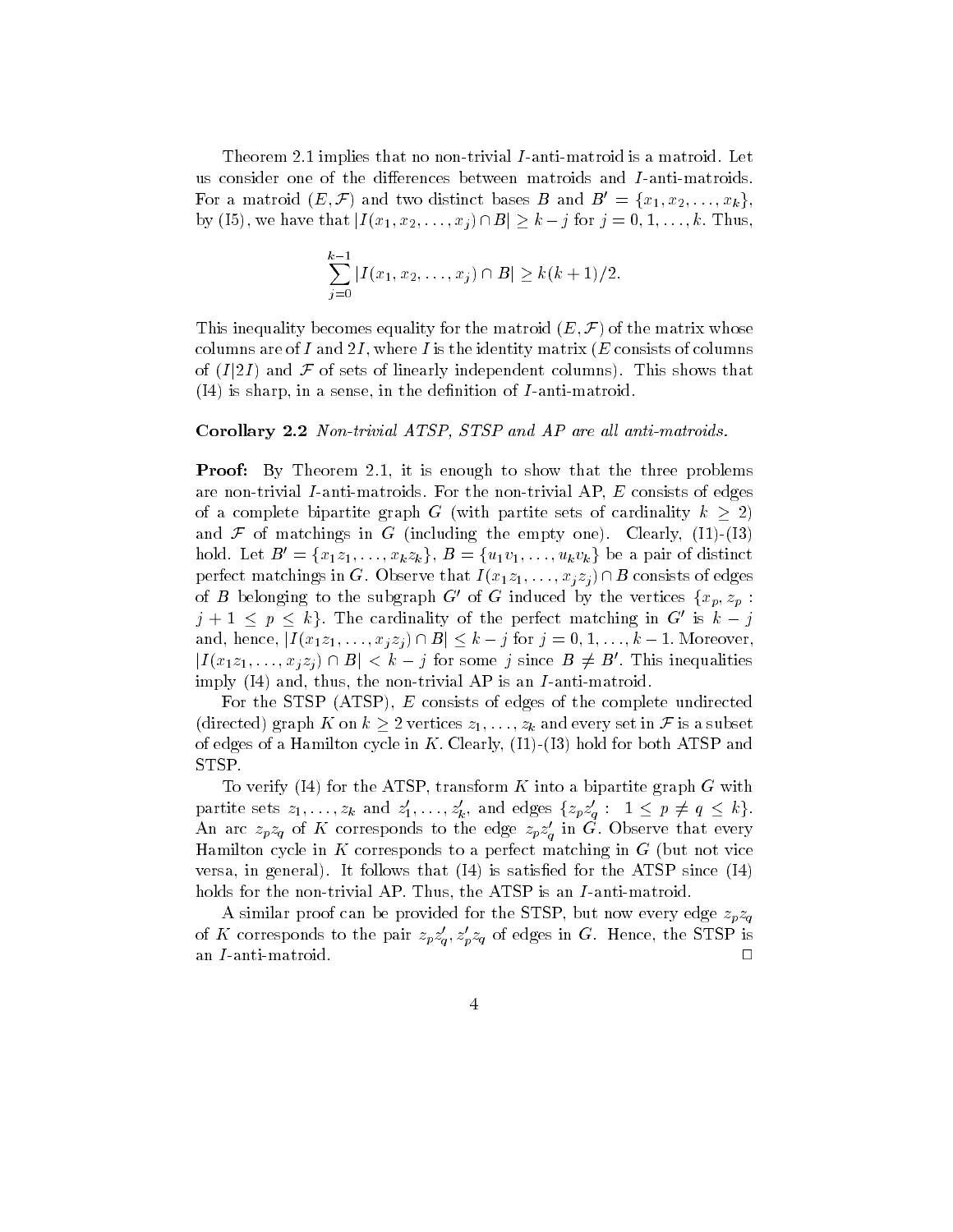It would be interesting to have general examples of anti-matroids that are not  $I$ -anti-matroids and are related to well-studied combinatorial optimization problems-

It is worth noting that the results of this paper can be placed within the topic of domination analysis of combinatorial optimization algorithms- For the sake of simplicity and clarity we dene the domination number only for a heuristic for the ATSP- The reader can easily extend this denition to other combinatorial optimization problems- The domination number of a heuristic A for the ATSP is the maximum integer  $d(n)$  such that, for every instance  ${\cal I}$  of the ATSP on n vertices,  ${\cal A}$  produces a tour  $T$  which is not worse than at least  $\alpha_1$  if itself-called the strenger that an exact algorithment and an exact an exact algorithment. for the ATSP has domination number <sup>n</sup> - For a survey on domination number of the ATSP and STSP see International results of our paper is and the main result of our paper is a se that the domination number of the greedy algorithm for non-trivial I-antimatroids is  $\mathbf{I}$  is worth noting that there are polynomial time heuristics  $\mathbf{I}$ for the ATSP and STSP of much larger domination number; for heuristics  $\cdot$  , and the set of domination  $\cdot$  , and  $\cdot$  , and  $\cdot$  , and  $\cdot$  , and  $\cdot$  , and  $\cdot$  , and  $\cdot$  , and  $\cdot$  , and

## Acknowledgements

We thank Jack Edmonds for a question on the Assignment Problem that 'initiated' this paper and the organizers and participants of the 2001 workshop on graph theory and its applications to problems of society at DIMACS Rutgers University where part of the paper was written- We are grateful to the referee for careful reading and some useful comments-

Ges research has been particularly supported by an EPSRC grant-company and  $\mathbb{R}^n$ the paper was written, AY worked in BRICS, Department of Computer Science University of Aarhus Aarhus Denmark- AY would like to thank the grant 'Research Activities in Discrete Mathematics' from the Danish Natural Science Research Council, for financial support.

### References

 G- Gutin and A- Yeo TSP tour domination and Hamilton cycle decom positions of regular digraphs- Oper- Res- Letters   -